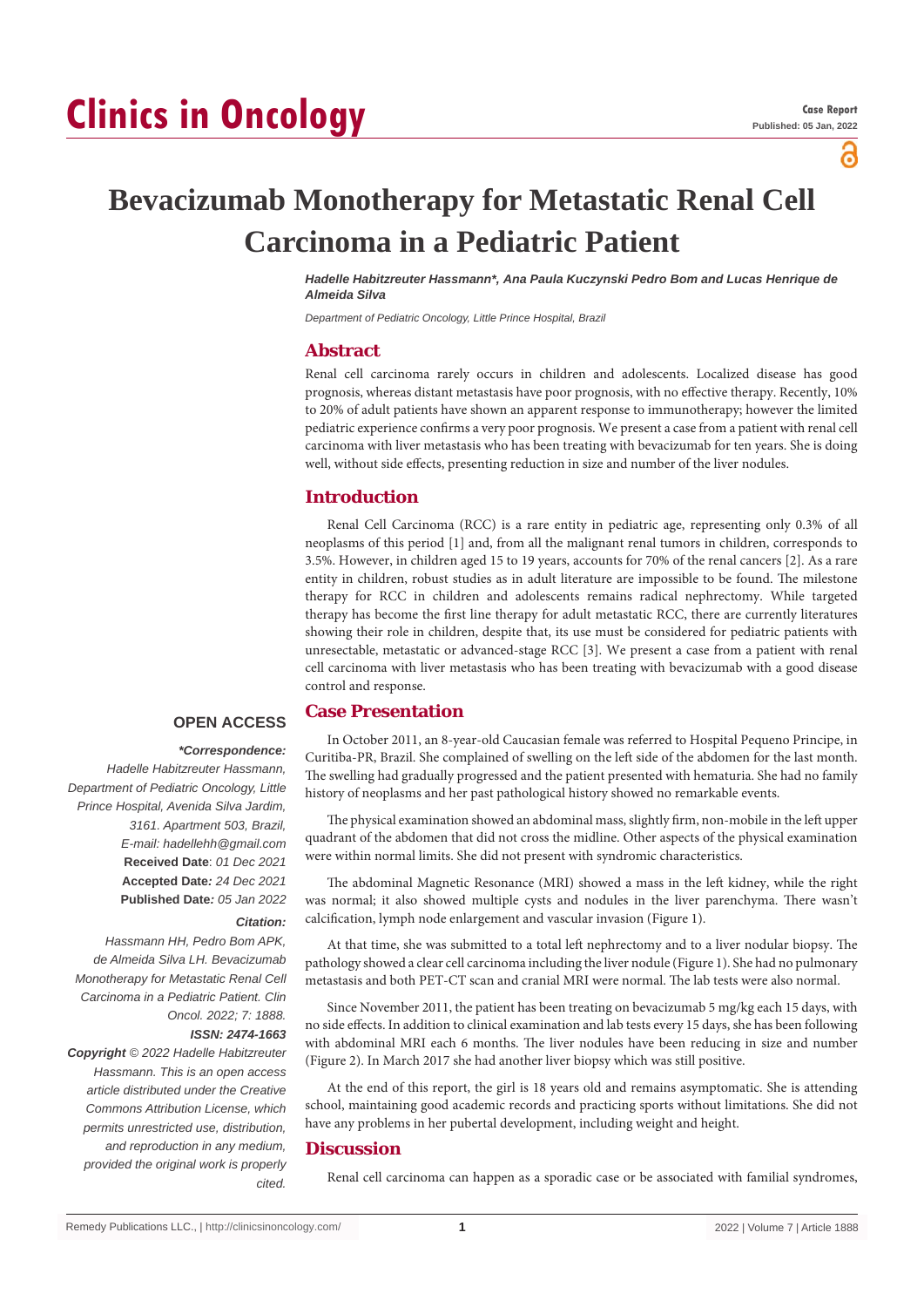

**Figure 1:** MRI (diagnosis - October 2011). A) T2, B) T1 with contrast, C) T2 coronal, D, E) Pathology confirmation.



scan.

which is more frequent in younger ages and associated with Von Hippel-Lindau syndrome [4]. This syndrome consists in alterations in the tumor suppressor gene VHL, on chromosome 3p25-26 that increases the risk of clear renal cell carcinoma in children [5].

The Von Hippel-Lindau tumor suppressor gene (VHL) is mutated in the hereditary and in most cases of sporadic RCC [6]. As a consequence of these mutations, we have the overproduction of Vascular Endothelial Growth Factor (VEGF), by a mechanism that involves hypoxia-inducible factor, therefore, the Von Hippel-Lindau protein participates in the angiogenesis process [7]. VEGF is a cornerstone in angiogenesis, especially in processes of embryogenesis, ovulation, healing, and tumor growth [8]. All of those biological characteristics directed the scientific interest in the treatment of RCC with antiangiogenesis therapy drugs that are studied in clinical trials [9].

In 1997, Presta et al. [10] used the murine anti-human VEGF

Monoclonal Antibody (muMAb VEGF) A.4.6.1, previously studied in mice's and showed to suppress angiogenesis in human tumor cells transplanted to those models and humanized it. The recombinant humanized MAb VEGF, bevacizumab, was thought to be a suitable strategy in the treatment of solid tumors in humans.

In the phase 1 testing, bevacizumab showed a low toxicity, had approximately 21 days of half-life, and did not induce antibodies to itself. Severe toxic effects were: Infrequent intratumoral bleeding (including fatal hemoptysis), pulmonary emboli, and peripheral venous thrombosis [11].

Since its known that RCC is characterized by aberrant angiogenic signaling and an immunogenic tumor microenvironment, systemic targeted therapies have advanced in the studies about advanced or metastatic disease. Bevacizumab has previously shown antitumor activity in RCC as monotherapy or associated with interferon α and is under investigation in clinical trials in combinations involving other